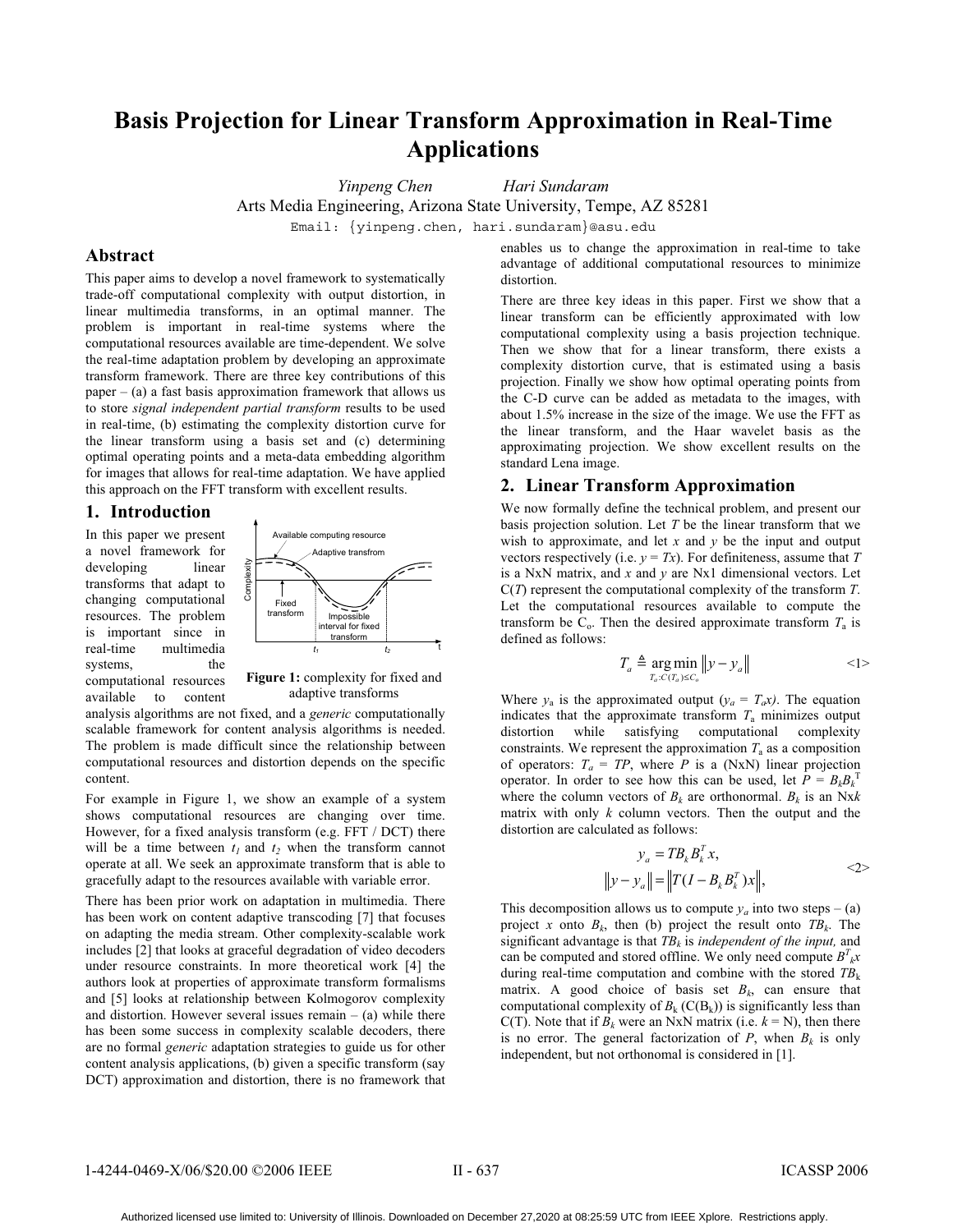# **3. FFT Approximation**

In this section, we apply the basis set projection technique on the FFT, using a Haar basis projection. We chose the FFT as it is a widely used linear transform in multimedia applications. Our approach is *complementary* to already existing efficient FFT implementations.

We analyze the complexity of 2D FFT for an 8\*8 image block in which the components are real numbers. Note the exact 2D FFT has a *fixed* computational complexity, over all inputs. In this paper we shall assume that a single real addition, subtraction, or multiplication use equivalent resources. When the computing costs are different, they can be accounted for using a weighted sum. We can show that the 2D FFT for an 8\*8 real block requires 764 operations. It can be easily shown that the traditional DFT takes 1524 operations. Compared with DFT, FFT significantly reduces the amount of computation.

### **3.1 Approximation using Haar Wavelet Basis**

In this section, we shall discuss FFT approximation based on Haar wavelet basis [6]. The 2D nonstandard Haar wavelet basis decomposition for an 8\*8 block (*x*) can be represented as:

$$
x'_J=c_{0,0}^0\phi\phi_{0,0}^0+\sum_{j=0}^{J-1}\sum_{k=0}^{2^J-1}\sum_{l=0}^{2^J-1}(d_{k,l}^j\phi\psi_{k,l}^j+e_{k,l}^j\psi\phi_{k,l}^j+f_{k,l}^j\psi\psi_{k,l}^j)\leq3>
$$

Where  $x'_J$  is the Haar wavelet approximation of image block *x* at the  $J<sup>th</sup>$  resolution,  $c<sup>0</sup>_{0,0}$  and  $\phi \phi^0_{0,0}$  are the scaling coefficient and scaling function respectively,  $d_{k,l}$  and  $\phi \psi_{k,l}$  are the  $(k, l)$ <sup>th</sup> horizontal wavelet coefficient and function at the  $(j+1)<sup>th</sup>$  resolution,  $e^{j}$ <sub>*k*,*l*</sub> and  $\psi \phi^{j}$ <sub>*k*,*l*</sub> are the  $(k, l)^{th}$  vertical wavelet coefficient and function at the  $(j+1)^{th}$  resolution,  $f_{k,l}$  and  $\psi \psi_{k,l}$  are the



**Figure 2:** 2D nonstandard Haar wavelet basis.

 $(k, l)^{th}$  diagonal wavelet coefficient and function at the  $(j+1)^{th}$ resolution. The nonstandard Haar wavelet basis is shown in Figure 2. Each wavelet function is an 8\*8 matrix.

# *3.1.1 Basis Parameter Estimation*

The 2D Haar wavelet parameters can be obtained easily by the inner product of image block *x* and the corresponding Haar wavelet function. For example, the  $(k, l)^{th}$  horizontal wavelet coefficient at the  $(j+1)^{th}$  resolution  $d_{k,l}$  can be obtained by:

$$
d_{k,l}^j = \left\langle x \, | \, \phi \psi_{k,l}^j \right\rangle, \tag{4}
$$

where  $\langle \rangle$  is the inner product operator and  $\phi \psi_{k,l}$  is the  $(k,l)^{th}$ horizontal wavelet function at the  $(j+1)^{th}$  resolution.

In order to speed up computation, we use unnormalized Haar wavelet basis to approximate image block and incorporate the normalized factor into FFT of Haar wavelet basis functions by multiplying the FFT of Haar wavelet basis functions and their corresponding normalized factor offline. In Figure 2, the plus signs and minus signs are +1 and -1and the blank region is 0.

At resolution  $J=0$ , computing  $c^0_{0,0}$  for an 8<sup>\*8</sup> image block requires 63 additions. At resolution  $J=1$ , we can use the intermediate results of  $c^0_{0,0}$  computation to speed up. For example, when we compute  $c^0_{0,0}$ , we first divide the image block into 4 non-overlapping sub-blocks and compute the sum of each sub-blocks  $[s_1, s_2, s_3, s_4]^T$ . Second, we compute the sum of top two sub-blocks and bottom two sub-blocks  $[b_1=s_1+s_2,$  $b_2 = s_3 + s_4$ <sup>T</sup>. Finally, we compute the addition of  $b_1$  and  $b_2$  and obtain  $c^0_{0,0}$ . Thus, computing  $d^0_{0,0}=b_2-b_1$ ,  $e^0_{0,0}=(s_1-s_2)+(s_3-s_4)$ and  $f_{0,0}^{\theta} = (s_3 - s_4)$ - $(s_1 - s_2)$  requires additional 1, 3 and 1 operations respectively. Hence, at resolution  $J=I$ , parameter estimation needs 68 operations. Similarly, the parameter estimation at resolution *J=2* requires 88 operations.

## *3.1.2 FFT of Haar wavelet Basis Functions*

We compute the FFT of all 2D Haar wavelet basis functions with size 8\*8 offline and combine them together to obtain FFT approximation:

$$
F(x'_j) = F[c^0_{0,0}\phi\phi^0_{0,0} + \sum_{j=0}^{J-1}\sum_{k=0}^{2^{j}-1}\sum_{l=0}^{2^{j}-1} (d'_{k,l}\phi\psi^j_{k,l} + e^j_{k,l}\psi\phi^j_{k,l} + f^j_{k,l}\psi\psi^j_{k,l})]
$$
  

$$
= c^0_{0,0}F(\phi\phi^0_{0,0}) + \sum_{j=0}^{J-1}\sum_{k=0}^{2^{j}-1}\sum_{l=0}^{2^{j}-1} [d'_{k,l}F(\phi\psi^j_{k,l}) + e^j_{k,l}F(\psi\phi^j_{k,l}) + f^j_{k,l}F(\psi\psi^j_{k,l})]
$$

$$
\leq 5>
$$

where  $F(\cdot)$  is an 8\*8 FFT operator.

| <br>--------                        | ----<br>----              | ---- |
|-------------------------------------|---------------------------|------|
| <br><br><br>------                  |                           |      |
| <br><br>                            | 44.44<br><b>HARRY</b><br> |      |
| <br>-------------<br>--------       | ------<br>-----<br>       | ---  |
| -------------<br>-------<br>------- | -----<br>-----<br>-----   |      |
| ------                              |                           |      |
|                                     |                           |      |

**Figure 3** FFT matrix form for Haar wavelet basis at resolution J=0,1,2. Shaded regions are the non-zero components.

The forms of FFT matrices of Haar wavelet basis functions are shown in Figure 3. The complexities of FFT of Haar wavelet basis functions at resolution *J=0,1,2* are 0, 12 and 98 operations respectively.

#### *3.1.3 Overall Complexity*

The computational complexity of FFT approximation using Haar wavelet basis includes two parts: (a) Complexity of basis parameter estimation, (b) FFT computation for basis functions. Combining these two parts, we obtained the complexity of FFT approximation based on Haar wavelet basis.

**Table 1 Complexity (number of operations) of FFT approximation using Haar wavelet basis** 

| $J=0$ | $=1$ | $= 2$ | <b>Exact FFT</b> |
|-------|------|-------|------------------|
|       |      |       |                  |

In [1], we show how the projection technique can be used with a polynomial basis.

# **4. Complexity-Distortion Curve**

In this section, we will do two things (a) establish a theoretical framework for the complexity-distortion (C-D) curve for linear operators, and (b) obtaining a useful estimate of the C-D curve using basis set approximations.

#### **4.1 C-D Curve Definition**

We use the well established definitions from rate distortion theory [3], to define the relationship between complexity and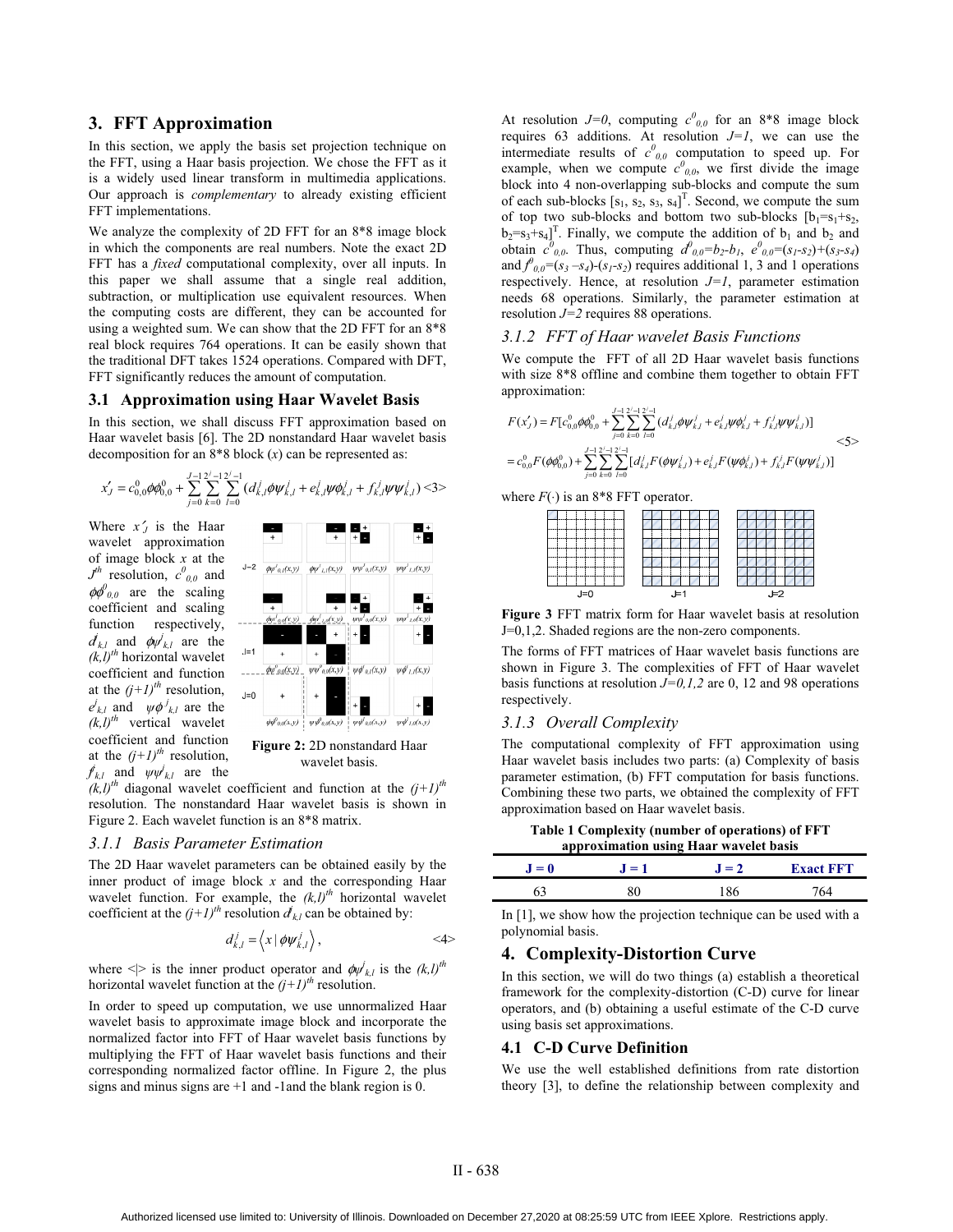distortion. For the sake of definiteness, let us assume that the linear operator is the FFT. It is easy to see that these results generalize to arbitrary linear transforms.

Let X be a size M\*N image which is divided into  $K_1$ <sup>\*</sup> $K_2$  blocks. The *complexity C* of the FFT approximation of X is defined as the average number of operations per block. We then define the *distortion D* due to the transform approximation as follows:

$$
D = \frac{1}{K_1 \cdot K_2} \sum_{k_1 = 1}^{K_1} \sum_{k_2 = 1}^{K_2} d(Y(k_1, k_2), Y_a(k_1, k_2)) \qquad \qquad \text{<6>}
$$

where  $Y(k_1, k_2)$  and  $Y_a(k_1, k_2)$  are exact FFT matrix and approximation FFT matrix of block $(k_1, k_2)$  respectively, *d* is a distortion measure. The complexity distortion region *R(C,D)* for an image for the FFT transform is defined as the closure of the set of achievable complexity distortion pairs (*C,D).*

The *complexity distortion function C(D)* for each image, for the FFT is defined as the infimum of complexities *C* such that (*C,D)* is in the achievable complexity distortion region of the image for a given distortion *D*. Since *C(D)* is the minimum complexity over increasingly larger sets as *D* increases, *C(D)* is nonincreasing in *D*. In [1], we prove that *C(D)* is convex.

#### **4.2 Basis set approximations**

The C(D) lower bound needs to be estimated and we propose the use of a basis-set approximation (e.g. polynomial / Haar) to estimate the bound. A *basis set approximation* leads to a Basis Set Complexity Distortion Function (BSCDF). The complexity distortion function of an Image X for basis set *b* is defined as:

$$
C_X^b(D) = \inf_{D_X^b \le D} (C_X^b)
$$
  $\langle 7 \rangle$ 

where  $C_{X}^{b}$  and  $D_{X}^{b}$  are achievable average complexity and distortion of FFT approximation for the image X using basis set *b* respectively. If the image size is large, the computation of BSCDF is very expensive even if we only use three resolutions of Haar wavelet basis. Hence, we present a fast step-wise algorithm to estimate BSCDF of Haar basis with resolution 0, 1, 2. This procedure also holds true for other basis projections such as the polynomial basis.

We begin by noting the highest computational complexity (and minimum distortion) is when we use the highest Haar resolution for all image blocks. Conversely, the lowest computational complexity (and highest distortion) is when all blocks are projected on lowest (J=0) Haar basis. *The step-wise algorithm* starts from the *(C,D)* pair such that FFT approximation based on Haar basis resolution 2 is used for all image blocks and ends with *(C,D)* pair where FFT approximation for all image blocks are based on lowest (J=0) approximation. At each step, we first select the image block with FFT approximation based on Haar resolution 1 or 2 such that decreasing the resolution by 1 introduces the maximum ratio between complexity decrement and distortion increment (|∆*C/*∆*D*|). i.e. we look for blocks that maximize the rate of change, thereby intuitively being close to the tangent to the C-D lower bound. Then we reduce the resolution of the Haar basis approximation by 1 for the selected block and get a new *(C,D)* pair. Hence, we will obtain a C-D curve estimation by repeating this procedure. The estimation results are shown in Figure 4. We can see that the exact BSCDF and estimation are very close for both polynomial basis approximation and Haar wavelet basis approximation.

## **5. Determining C-D Metadata in Images**

In this section, we shall discuss how to do resource adaptive FFT approximation in real applications. The idea is we select several operating points or (C,D) pairs along the estimation of basic set complexity distortion curve and save the corresponding *(C,D)* values and approximation degree / resolution matrices in the image metadata during the encoding. In the real FFT approximation, we select an appropriate operating point which guarantees that complexity constraint is satisfied and use the corresponding approximation degree matrix to do FFT approximation.

# **5.1 Operating point selection**

We now show to approximate the C-D curve, using K operating points on the curve. We use our step-wise algorithm (see section 4.2), to estimate the C-D curve. We shall assume that the operating point  $(C_i, D_i)$  is used when the available complexity C is in interval  $[C_i, C_{i-1}]$ . This will introduce distortion:

$$
\Delta D_i = \int_{C_i}^{C_{i-1}} p(C)[D_i - D(C)]dC ,\qquad \qquad \langle 8 \rangle
$$

where  $p(C)$  is the pdf of complexity constraint and  $D(C)$  is the inverse function of *C(D)*. Thus, the overall introduced distortion is:

$$
\Delta D = \sum_{i=1}^{K+1} \Delta D_i = \sum_{i=1}^{K+1} \int_{C_i}^{C_{i-1}} p(C)[D_i - D(C)]dC \qquad \text{<9>}
$$

Therefore, the optimal selection is choosing the *K* operating points with the minimum introduced distortion. In [1] we proved that when  $K=1$ , the optimal single operating point for a C-D curve starting from  $(C_s, D_s)$  to  $(C_e, D_e)$   $(C_s > C_e)$  is:

$$
(C^*, D^*) = \underset{(c,d)\in\xi}{\arg\max} [(D_e - d) \cdot (f(C_s) - f(c))]
$$
  

$$
f(c) = \int_{-\infty}^{c} p(C)dC
$$

where  $\xi$  is the set of all *(C,D)* pairs on the  $C(D)$  curve. We show in [1] that if  $\{(C_i, D_i), i=1,...,K\}$  are optimal *K* operating points of C-D curve starting from  $(C_0, D_0)$  to  $(C_{K+1}, D_{K+1})$  and *C*<sub>0</sub>≥…≥*C*<sub>*K+1</sub>*, *D*<sub>0</sub>≤…≤*D*<sub>*K+1</sub>*, *(C<sub>i</sub>*,*D<sub>i</sub>*) is the optimal single operating</sub></sub> point of the sub-curve of  $C(D)$  which starts from  $(C_{i-l}, D_{i-l})$  to  $(C_{i+1}, D_{i+1})$ . Thus, we can use an iterative algorithm to obtain the *K* operating points. In the algorithm, we initially select *K* operating points randomly and order them in complexity value. At each iteration, we update  $(C_i, D_i)$   $i=1...K$  with the optimal single operating point (ref. eq.  $\langle 10 \rangle$ ) of the sub-curve between  $(C_{i-l}, D_{i-l})$  to  $(C_{i+l}, D_{i+l})$  (assuming that  $p(C)$  is uniform). Finally,  $\{(C_i, D_i)\}\$  will converge to the optimal operating points.

#### **5.2 Encoding and using metadata**

We show how to compute metadata for the Haar basis using K operating points. An identical approach yields the metadata for the polynomial basis [1]. In the image encoding phrase, compute the estimation of basis set complexity distortion curve for Haar and polynomial basis set with resolution / degree 0, 1, 2 for the image and select the optimal one. Second, we select the *K* operating points along the C-D curve of selected basis set. Thus, with the two ending points of the C-D curve, we have *K+2* operating points denoted as  $(C_i, D_i)$ ,  $i=0,...,K+1$ ,  $C_0 \geq ... \geq C_{K+1}$ ,  $D_0 \leq ... \leq D_{K+1}$ . Obviously,  $(C_0, D_0)$  and  $(C_{K+1}, D_{K+1})$  are the two ending points of the C-D curve. Finally, we save three things in